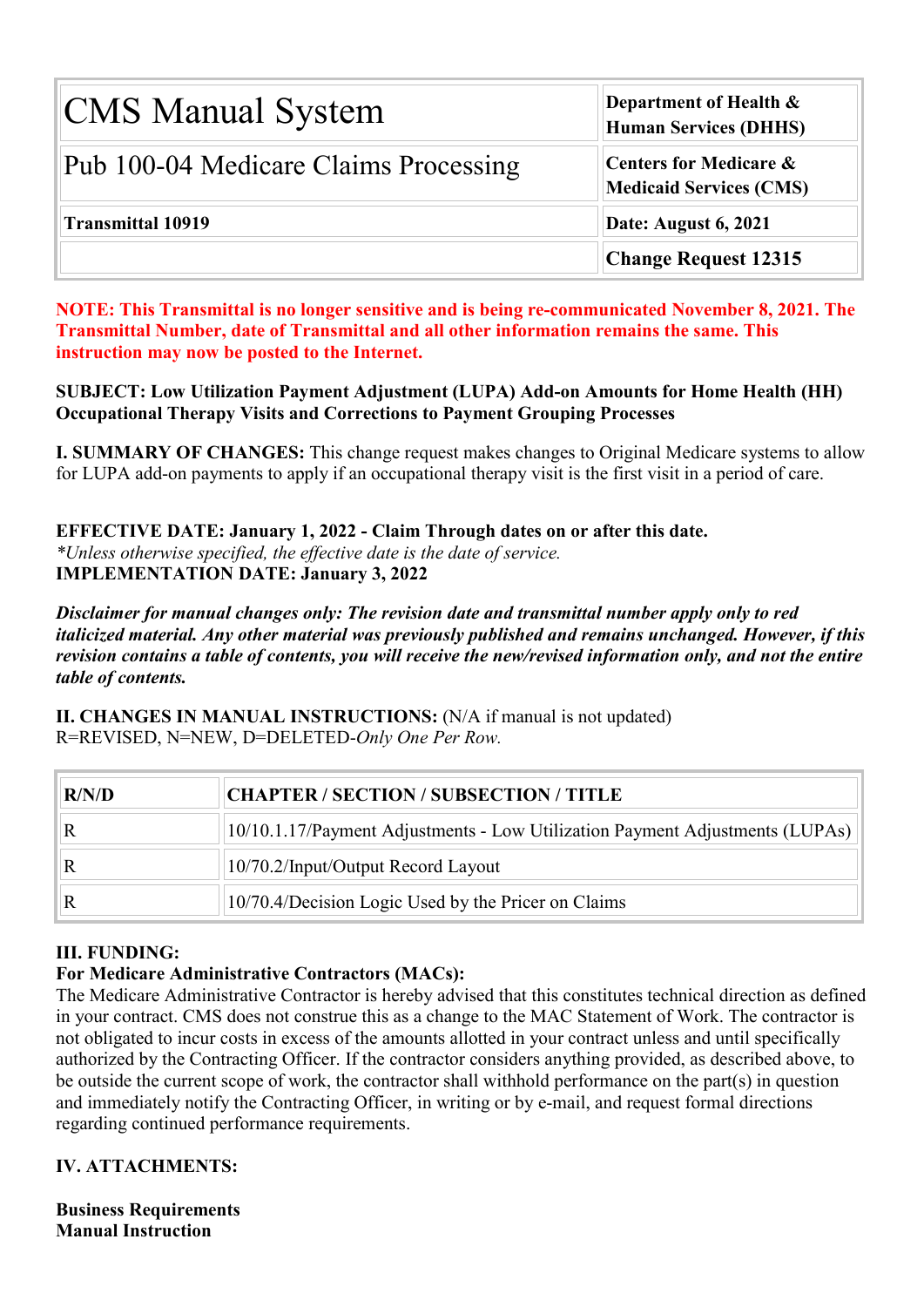# **Attachment - Business Requirements**

| <b>Transmittal: 10919</b><br>Pub. 100-04 |  | Date: August 6, 2021 | <b>Change Request: 12315</b> |  |
|------------------------------------------|--|----------------------|------------------------------|--|
|------------------------------------------|--|----------------------|------------------------------|--|

**NOTE: This Transmittal is no longer sensitive and is being re-communicated November 8, 2021. The Transmittal Number, date of Transmittal and all other information remains the same. This instruction may now be posted to the Internet.**

**SUBJECT: Low Utilization Payment Adjustment (LUPA) Add-on Amounts for Home Health (HH) Occupational Therapy Visits and Corrections to Payment Grouping Processes**

**EFFECTIVE DATE: January 1, 2022 - Claim Through dates on or after this date.** *\*Unless otherwise specified, the effective date is the date of service.* **IMPLEMENTATION DATE: January 3, 2022**

### **I. GENERAL INFORMATION**

**A. Background:** Under the Consolidated Appropriations Act, 2021 (CAA 2021), the regulations at §§ 484.55(a)(2) and 484.55(b)(3) were revised to allow Occupational Therapists (OTs) to conduct initial and comprehensive assessments for all Medicare beneficiaries under the home health benefit when the plan of care does not initially include skilled nursing care. That is, occupational therapists may conduct the initial assessment and complete the comprehensive assessment, but only when occupational therapy is on the home health plan of care with either physical therapy and/or speech therapy and skilled nursing services are not initially on the plan of care. Because of this change, CMS must establish a LUPA add-on factor in calculating the LUPA add-on payment amount for the first skilled occupational therapy visit in LUPA periods that occur as the only period of care or the initial 30-day period of care in a sequence of adjacent 30 day periods of care.

This change request also contains requirements to ensure consistent and accurate processing of HH claims under the Patient-Driven Groupings Model.

All HH claims are matched to their associated Outcomes and Assessment Information System (OASIS) assessment during processing and use certain OASIS items to determine the Health Insurance Prospective Payment System (HIPPS) code used for payment. Medicare Administrative Contractors (MACs) have reported intermittent failures in the claims-OASIS matching process. When MACs observe unusually high volumes of HH claims in suspense locations awaiting a match, they may recycle the claims to the assessment system a second time. Per instructions in publication 100-04, chapter 10, section 10.1.10.1, MACs may take this action at their discretion or when notified by CMS. Requirements four and five ensure the recycled claims process correctly in all cases.

Similarly, on all HH claims, the HH Grouper program must calculate the HIPPS code used for payment. MACs have reported intermittent cases where HH claims bypass the HH Grouper and have paid using the provider-submitted HIPPS code. Requirement six creates a safeguard to prevent this.

**B. Policy:** Currently, there are no sufficient data regarding the average excess of minutes for the first visit in LUPA periods where the initial and comprehensive assessments are conducted by OTs. Therefore, in the Calendar Year (CY) 2020 HH Prospective Payment System (PPS) final rule, CMS finalized to utilize the Physical Therapy (PT) LUPA add-on factor of 1.6700 as a proxy for the OT LUPA add-on factor for CY 2022 until we have CY 2022 data to establish the OT add-on factor for the LUPA add-on payment amounts in future years. The similarity in the per-visit payment rates for both PT and OT make the PT LUPA add-on factor the most appropriate proxy until CMS has sufficient data to establish the OT LUPA add-on factor.

## **II. BUSINESS REQUIREMENTS TABLE**

*"Shall" denotes a mandatory requirement, and "should" denotes an optional requirement.*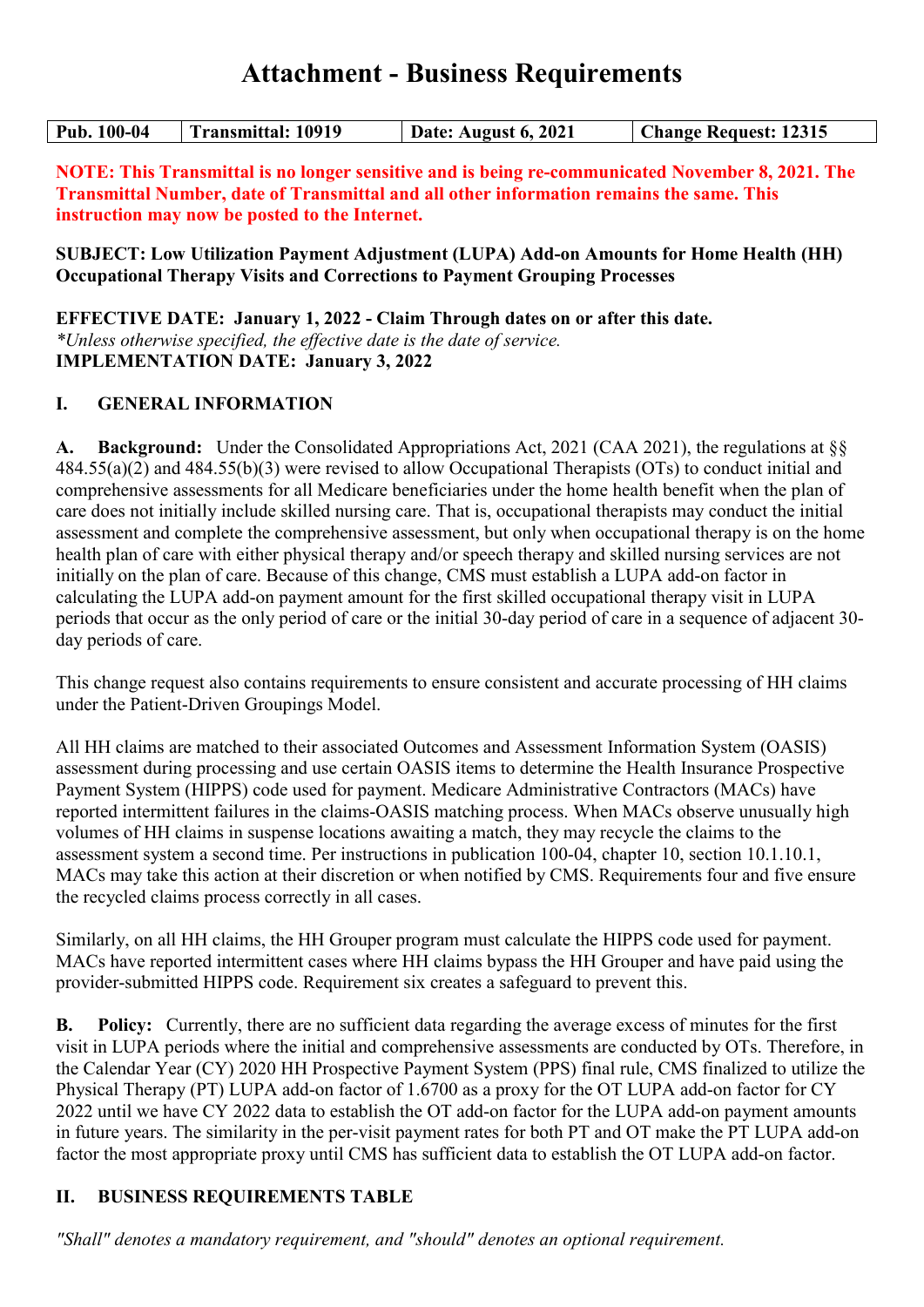| <b>Number</b> | Requirement                                                                                                                                                                                                                                                                                                                                                                                                                                                                                        | <b>Responsibility</b> |            |        |               |                             |                  |                |                    |                  |
|---------------|----------------------------------------------------------------------------------------------------------------------------------------------------------------------------------------------------------------------------------------------------------------------------------------------------------------------------------------------------------------------------------------------------------------------------------------------------------------------------------------------------|-----------------------|------------|--------|---------------|-----------------------------|------------------|----------------|--------------------|------------------|
|               |                                                                                                                                                                                                                                                                                                                                                                                                                                                                                                    |                       | A/B<br>D   |        |               |                             |                  | Shared-        |                    | Other            |
|               |                                                                                                                                                                                                                                                                                                                                                                                                                                                                                                    |                       | <b>MAC</b> |        | M             | System<br>Maintainers       |                  |                |                    |                  |
|               |                                                                                                                                                                                                                                                                                                                                                                                                                                                                                                    |                       |            |        | E             |                             |                  |                |                    |                  |
|               |                                                                                                                                                                                                                                                                                                                                                                                                                                                                                                    | $\mathbf{A}$          | B          | H<br>H | M             | $\mathbf{F}$<br>$\mathbf I$ | M<br>$\mathbf C$ | V <sub>1</sub> | $\mathbf C$<br>M W |                  |
|               |                                                                                                                                                                                                                                                                                                                                                                                                                                                                                                    |                       |            | H      | $\mathbf{A}$  | S                           | S                | S              | $\mathbf{F}$       |                  |
|               |                                                                                                                                                                                                                                                                                                                                                                                                                                                                                                    |                       |            |        | $\mathcal{C}$ | S                           |                  |                |                    |                  |
| 12315.1       | The contractor shall send the earliest line item date on<br>HH claims (Type of Bill (TOB) 032x other than 0320)<br>to the HH Pricer in the field shown in the record<br>layout in the Medicare Claims Processing Manual,<br>chapter 10, section 70.2 if revenue code $043x$ is<br>present on the earliest date and Healthcare Common<br>Procedure Coding System (HCPCS) code is G0152 or<br>G0160.                                                                                                 |                       |            |        |               | $\boldsymbol{\mathrm{X}}$   |                  |                |                    | <b>HH</b> Pricer |
| 12315.2       | The contractors shall apply the add-on visit amount<br>returned by the HH Pricer in the add-on amount field<br>corresponding to revenue code 043x to the earliest line<br>item with revenue code 043x, when the Pricer return<br>code is 14.                                                                                                                                                                                                                                                       |                       |            |        |               | X                           |                  |                |                    | <b>HH</b> Pricer |
| 12315.3       | The contractor shall compare the earliest line item<br>dates for revenue codes $042x$ , $043x$ , $044x$ and $055x$<br>and select the revenue code with the earliest date to<br>apply an add-on factor.                                                                                                                                                                                                                                                                                             |                       |            |        |               |                             |                  |                |                    | <b>HH</b> Pricer |
| 12315.3.1     | Medicare contractors shall select revenue code 055x,<br>if the earliest date for revenue codes $042x$ , $043x$ or<br>044x match the revenue code 055x date.                                                                                                                                                                                                                                                                                                                                        |                       |            |        |               |                             |                  |                |                    | <b>HH</b> Pricer |
| 12315.3.2     | Medicare contractors shall select revenue code 042x,<br>if the earliest date for revenue codes $042x$ and $043x$<br>match and revenue code 055x is not present.                                                                                                                                                                                                                                                                                                                                    |                       |            |        |               |                             |                  |                |                    | <b>HH</b> Pricer |
| 12315.3.3     | Medicare contractors shall select revenue code 043x,<br>if the earliest date for revenue codes 043x and 044x<br>match and revenue code 055x is not present.                                                                                                                                                                                                                                                                                                                                        |                       |            |        |               |                             |                  |                |                    | <b>HH</b> Pricer |
| 12315.4       | The LUPA add-on visit amount shall be the national<br>per-visit amount for that visit multiplied by 1.6700, if<br>the selected revenue code is 043x.                                                                                                                                                                                                                                                                                                                                               |                       |            |        |               |                             |                  |                |                    | <b>HH</b> Pricer |
| 12315.5       | For HH claims and adjustments received on or after<br>1/3/2022, the contractor shall ensure in all cases that if<br>claims are moved from hold locations awaiting<br>responses from the Internet Quality Improvement and<br>Evaluation System (iQIES) (SMFRX1 - SMFRX4) to<br>location SB0100, the claims will set reason code<br>37071 and be included in a new iQIES finder file.<br>Note: Intermittent failures in this process can result in<br>claims looping between the Common Working File |                       |            |        |               | X                           |                  |                |                    |                  |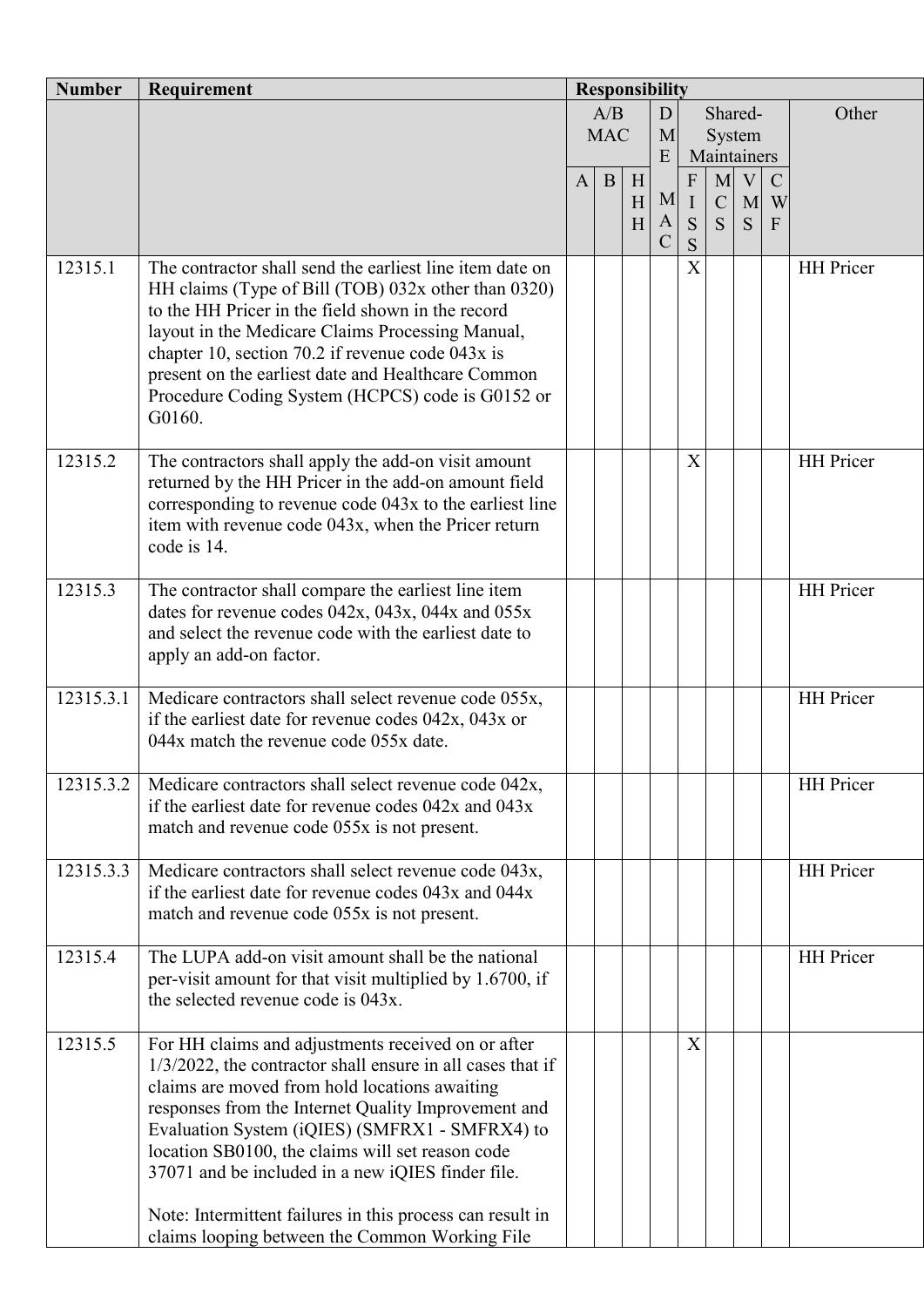| <b>Number</b> | Requirement                                             | <b>Responsibility</b> |              |        |               |              |              |              |               |       |
|---------------|---------------------------------------------------------|-----------------------|--------------|--------|---------------|--------------|--------------|--------------|---------------|-------|
|               |                                                         |                       | A/B          |        | D             |              | Shared-      |              |               | Other |
|               |                                                         |                       | <b>MAC</b>   |        | M             |              | System       |              |               |       |
|               |                                                         |                       |              |        | E             |              |              | Maintainers  |               |       |
|               |                                                         | $\mathbf{A}$          | $\mathbf{B}$ | $\,$ H |               | $\mathbf{F}$ |              | $M$ V        | $\mathcal{C}$ |       |
|               |                                                         |                       |              | H      | M             | $\rm I$      |              | $C \mid M$   | W             |       |
|               |                                                         |                       |              | H      | $\mathbf{A}$  | S            | <sub>S</sub> | <sub>S</sub> | F             |       |
|               |                                                         |                       |              |        | $\mathcal{C}$ | S            |              |              |               |       |
|               | (CWF) edits U524P and U524Q.                            |                       |              |        |               |              |              |              |               |       |
| 12315.6       | For HH claims and adjustments (other than RAC           |                       |              |        |               | X            |              |              |               |       |
|               | adjustments) received on or after 1/3/2022, the         |                       |              |        |               |              |              |              |               |       |
|               | contractor shall ensure that HH Grouper output is       |                       |              |        |               |              |              |              |               |       |
|               | present on a HH claim (Grouper return code GRTC is      |                       |              |        |               |              |              |              |               |       |
|               | not spaces) before sending the claim to the HH Pricer.  |                       |              |        |               |              |              |              |               |       |
| 12315.6.1     | The contractor shall recycle the claim back through     |                       |              |        |               | X            |              |              |               |       |
|               | the HH Grouper, when a GRTC of spaces is received       |                       |              |        |               |              |              |              |               |       |
|               | for the first time on a HH claim and OASIS data is      |                       |              |        |               |              |              |              |               |       |
|               | present on claim page 43.                               |                       |              |        |               |              |              |              |               |       |
|               |                                                         |                       |              |        |               |              |              |              |               |       |
| 12315.6.2     | The contractor shall suspend the claim, when a GRTC     |                       |              | X      |               | X            |              |              |               |       |
|               | of spaces is received for the second or greater time on |                       |              |        |               |              |              |              |               |       |
|               | a HH claim and OASIS data is present on claim page      |                       |              |        |               |              |              |              |               |       |
|               | 43.                                                     |                       |              |        |               |              |              |              |               |       |
|               | NOTE: Repeated failure to receive Grouper output        |                       |              |        |               |              |              |              |               |       |
|               | requires research into a system error. Claims shall be  |                       |              |        |               |              |              |              |               |       |
|               | suspended to prevent pricing and paying in error based  |                       |              |        |               |              |              |              |               |       |
|               | on the provider-submitted HIPPS code.                   |                       |              |        |               |              |              |              |               |       |
|               |                                                         |                       |              |        |               |              |              |              |               |       |

# **III. PROVIDER EDUCATION TABLE**

| <b>Number</b> | Requirement                                                                                                                                                                                                                                                                                                                                                                                                                                                                                                                                                                                                                                                                                                                                                                                                                   |              | <b>Responsibility</b> |              |             |                         |
|---------------|-------------------------------------------------------------------------------------------------------------------------------------------------------------------------------------------------------------------------------------------------------------------------------------------------------------------------------------------------------------------------------------------------------------------------------------------------------------------------------------------------------------------------------------------------------------------------------------------------------------------------------------------------------------------------------------------------------------------------------------------------------------------------------------------------------------------------------|--------------|-----------------------|--------------|-------------|-------------------------|
|               |                                                                                                                                                                                                                                                                                                                                                                                                                                                                                                                                                                                                                                                                                                                                                                                                                               |              | A/B<br><b>MAC</b>     |              | D<br>M<br>E | $\mathcal{C}$<br>E<br>D |
|               |                                                                                                                                                                                                                                                                                                                                                                                                                                                                                                                                                                                                                                                                                                                                                                                                                               | $\mathsf{A}$ | B                     | H<br>H<br>H  | M<br>A      |                         |
| 12315.7       | MLN Article: CMS will make available an MLN Matters provider education<br>article that will be marketed through the MLN Connects weekly newsletter<br>shortly after the CR is released. MACs shall follow IOM Pub. No. 100-09<br>Chapter 6, Section 50.2.4.1, instructions for distributing MLN Connects<br>information to providers, posting the article or a direct link to the article on your<br>website, and including the article or a direct link to the article in your bulletin or<br>newsletter. You may supplement MLN Matters articles with localized<br>information benefiting your provider community in billing and administering the<br>Medicare program correctly. Subscribe to the "MLN Matters" listserv to get<br>article release notifications, or review them in the MLN Connects weekly<br>newsletter. |              |                       | $\mathbf{X}$ |             |                         |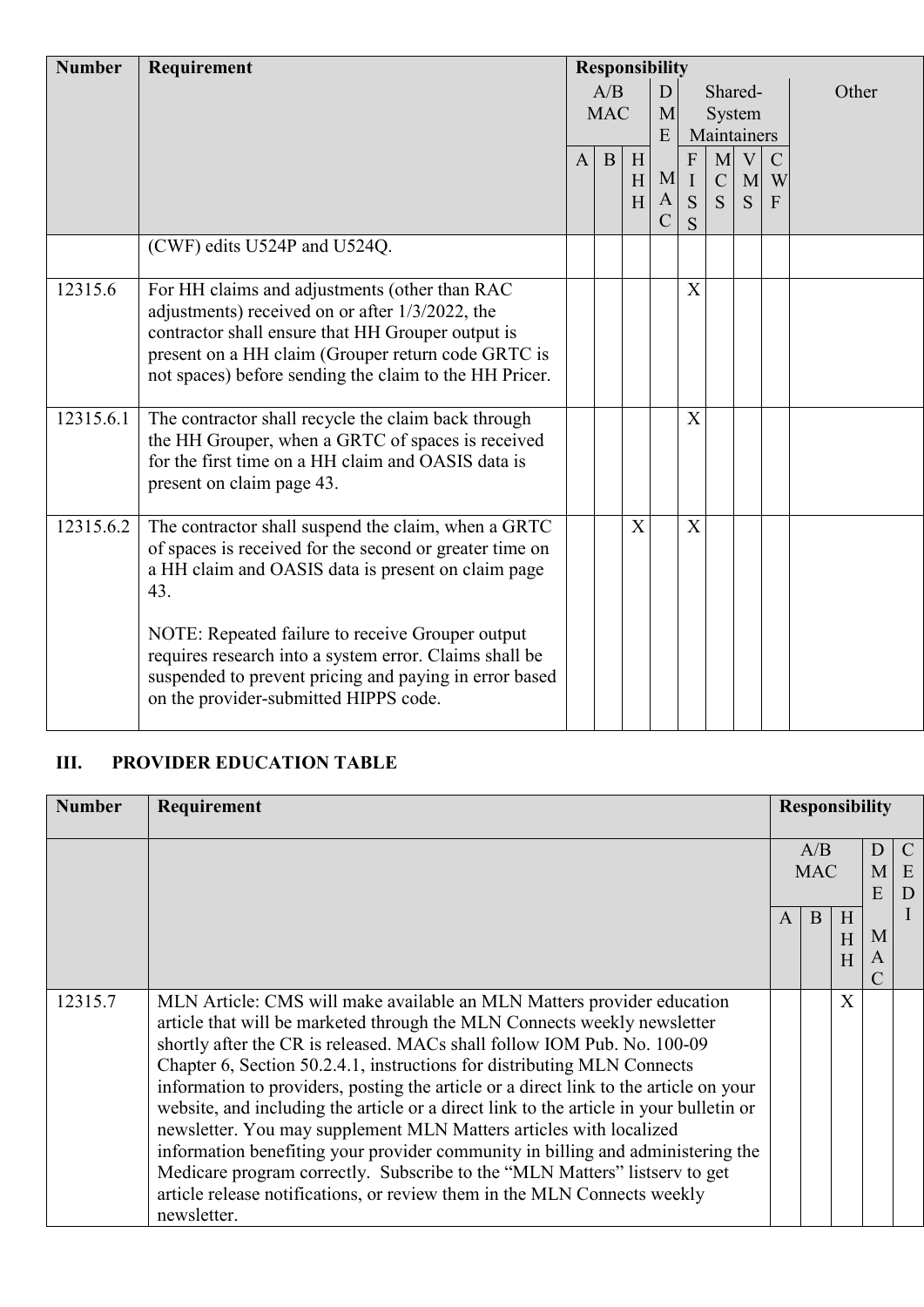#### **IV. SUPPORTING INFORMATION**

#### **Section A: Recommendations and supporting information associated with listed requirements:**

*"Should" denotes a recommendation.*

| X-Ref<br>Requirement<br><b>Number</b> | Recommendations or other supporting information:                                                                        |
|---------------------------------------|-------------------------------------------------------------------------------------------------------------------------|
|                                       | This requirement mirrors the existing process for revenue codes $042x$ , $044x$ and $055x$ ,<br>created by BR 8380.1.1. |

#### **Section B: All other recommendations and supporting information:** N/A

#### **V. CONTACTS**

Pre-Implementation Contact(s): Carla Douglas, carla.douglas@cms.hhs.gov, Wil Gehne, wilfried.gehne@cms.hhs.gov

Post-Implementation Contact(s): Contact your Contracting Officer's Representative (COR).

#### **VI. FUNDING**

#### **Section A: For Medicare Administrative Contractors (MACs):**

The Medicare Administrative Contractor is hereby advised that this constitutes technical direction as defined in your contract. CMS does not construe this as a change to the MAC Statement of Work. The contractor is not obligated to incur costs in excess of the amounts allotted in your contract unless and until specifically authorized by the Contracting Officer. If the contractor considers anything provided, as described above, to be outside the current scope of work, the contractor shall withhold performance on the part(s) in question and immediately notify the Contracting Officer, in writing or by e-mail, and request formal directions regarding continued performance requirements.

#### **ATTACHMENTS: 0**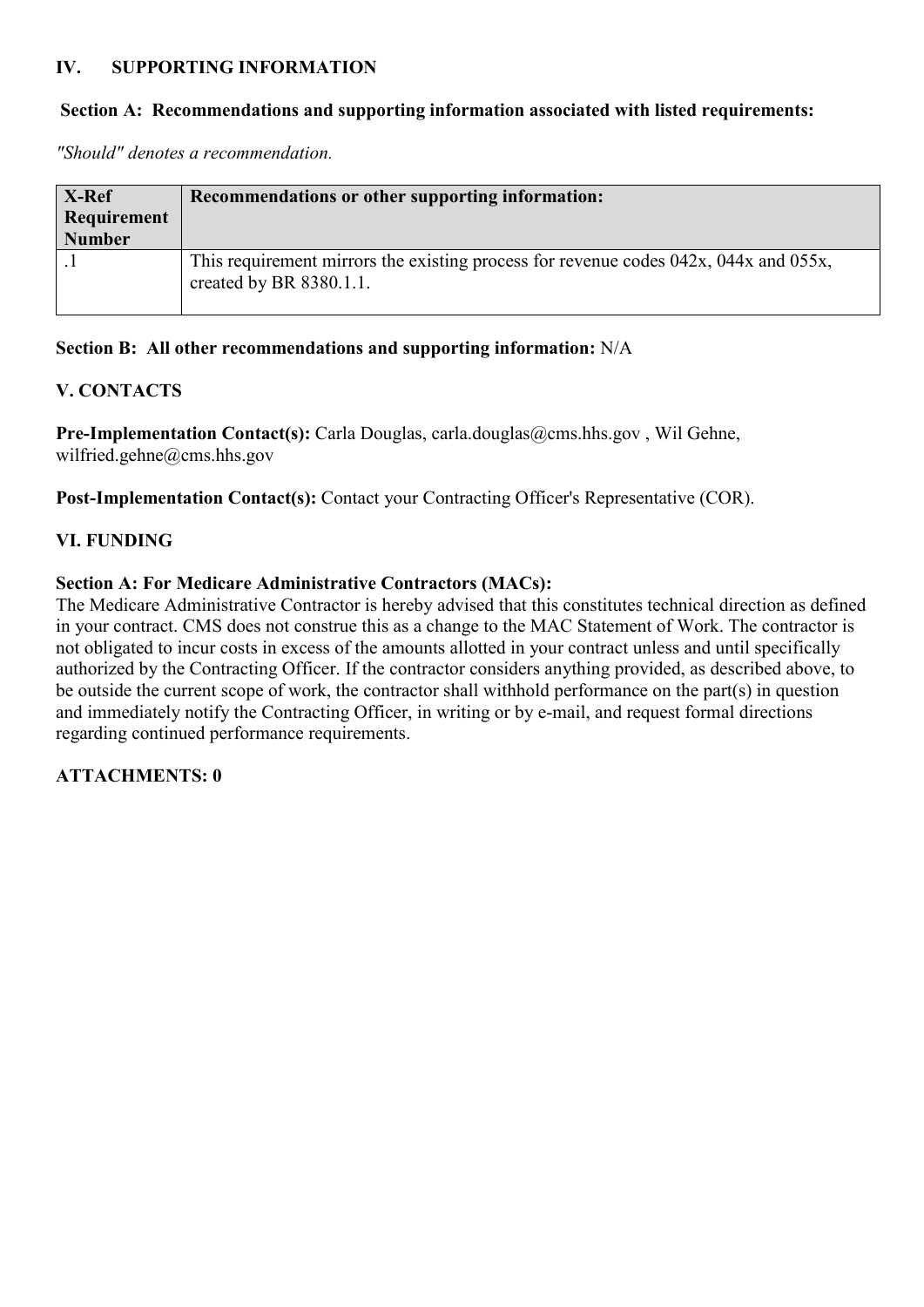#### **10.1.17 - Payment Adjustments - Low Utilization Payment Adjustments (LUPAs)** *(Rev.10919, Issued: 08-06-21, Effective:01-01-22, Implementation:01-03-22)*

If an HHA provides fewer than the threshold of visits specified for the period's HHRG, they will be paid a standardized per visit payment. Such payment adjustments are called Low Utilization Payment Adjustments (LUPAs).

On LUPA claims, nonroutine supplies will not be reimbursed in addition to the visit payments, since total annual supply payments are factored into all payment rates. If the claim for the LUPA is later adjusted such that the number of visits is equal to or greater than the threshold for the HHRG, payments will be adjusted to an HHRG basis, rather than a visit basis.

If the LUPA period is the first in a sequence of adjacent periods or is the only period of care the beneficiary received, Medicare will make an additional add-on payment. Medicare will add to these claims an amount calculated from a factor established in regulation. This additional payment will be reflected in the payment for the earliest dated revenue code line representing a home health visit for skilled nursing, physical therapy, *occupational therapy (after January 1, 2022),* or speech-language pathology.

One criterion that Medicare uses to determine whether a LUPA add-on payment applies is that the claim Admission Date matches the claim "From" Date. HHAs should take care to ensure that they submit accurate admission dates, especially if claims are submitted out of sequence. Inaccurate admission dates may result in Medicare systems returning LUPA claims where an add-on payment applies, but the add-on was paid inappropriately on a later dated period in the same sequence.

Additionally, Medicare systems may return to the provider LUPA claims if the claim meets the criteria for a LUPA add-on payment but it contains no qualifying skilled service. In these cases, the HHA may add the skilled visit to the claim if it was omitted in error and re-submit the claim. Otherwise, the HHA may only re-submit the claim using condition code 21, indicating a billing for a denial notice.

# **70.2 - Input/Output Record Layout**

*(Rev.10919, Issued: 08-06-21, Effective:01-01-22, Implementation:01-03-22)*

The required data and format for the HH Pricer input/output record for periods of care beginning on or after January 1, 2021 are shown below:

| <b>File</b>     |        |                  |                                                    |
|-----------------|--------|------------------|----------------------------------------------------|
| <b>Position</b> | Format | <b>Title</b>     | <b>Description</b>                                 |
| $1 - 10$        | X(10)  | <b>NPI</b>       | Input item: The National Provider Identifier,      |
|                 |        |                  | copied from the claim form.                        |
| $11-22$         | X(12)  | <b>HIC</b>       | Input item: The Health Insurance Claim number      |
|                 |        |                  | of the beneficiary, copied from the claim form.    |
| $23 - 28$       | X(6)   | PROV-NO          | Input item: The six-digit CMS certification        |
|                 |        |                  | number, copied from the claim form.                |
| 29              | X      | <b>INIT-PAY-</b> | Input item: A single character to indicate whether |
|                 |        | ORP-             | payment should be reduced under the Quality        |
|                 |        | <b>INDICATOR</b> | Reporting Program. Medicare systems move this      |
|                 |        |                  | value from field 18 of the provider specific file. |
|                 |        |                  | Valid values:                                      |
|                 |        |                  | $0 =$ Make normal percentage payment               |
|                 |        |                  | $2$ = Make final payment reduced by 2%             |
| $30 - 35$       | 9V9(5) | PROV-VBP-        | Input item: Medicare systems move this             |
|                 |        | ADJ-FAC          | information from from field 30 of the provider     |
|                 |        |                  | specific file.                                     |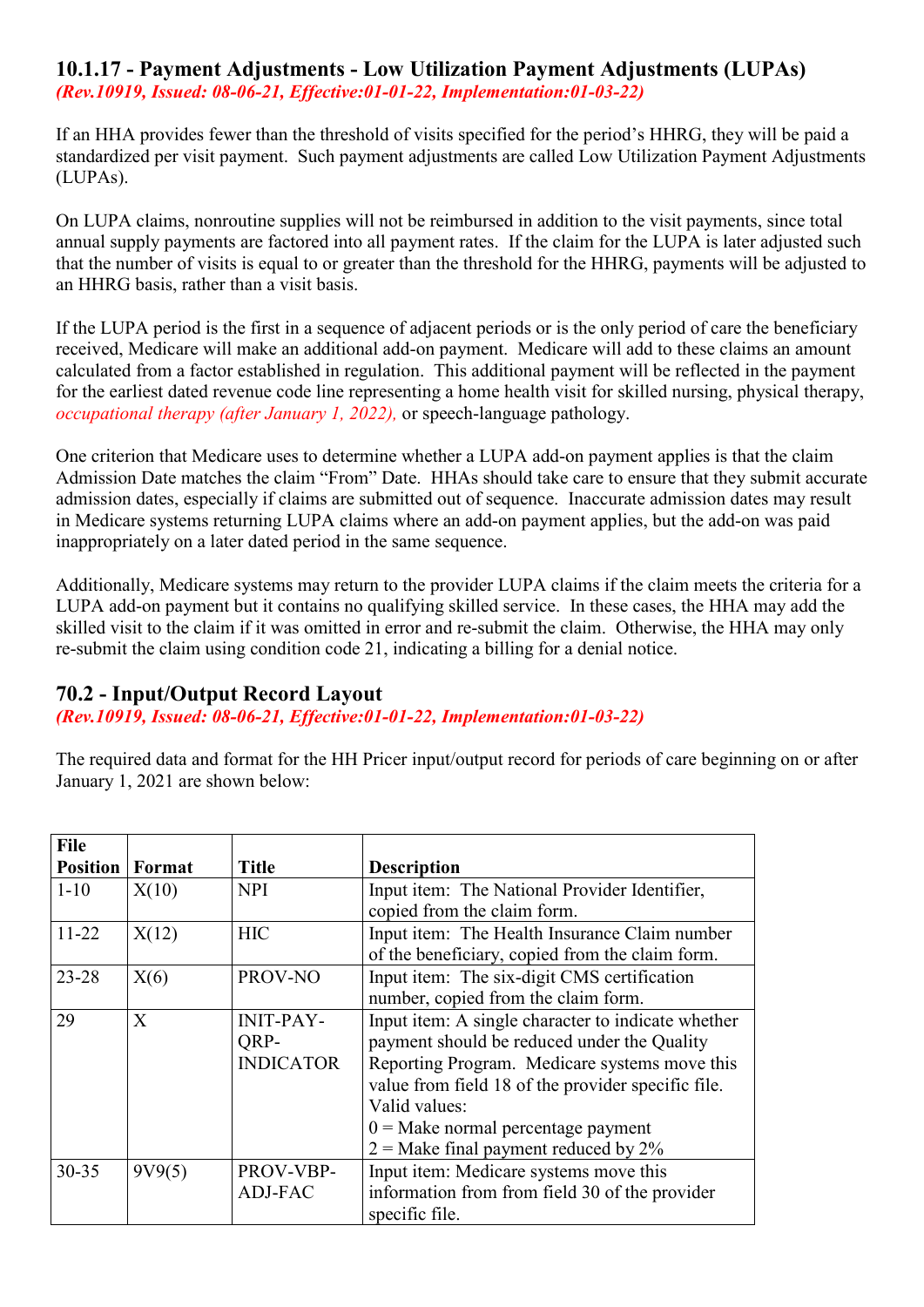| <b>Position</b><br>Format<br><b>Title</b><br><b>Description</b><br>36-45<br>9(8)V99<br>PROV-OUTL-<br>Input item: The total amount of outlier payments<br>PAY-TOT<br>that have been made to this HHA for periods of<br>care ending during the current calendar year.<br>9(9)V99<br>Input item: The total amount of HH PPS payments<br>$46 - 56$<br>PROV-<br>that have been made to this HHA for periods of<br>PAYMENT-<br>care ending during the current calendar year.<br><b>TOTAL</b><br>Input item: The type of bill code, copied from the<br>57-59<br>X(3)<br><b>TOB</b><br>claim form.<br>Input item: The core based statistical area (CBSA)<br><b>CBSA</b><br>60-64<br>X(5)<br>code, copied from the value code 61 amount on<br>the claim form.<br>COUNTY-<br>65-69<br>X(5)<br>Input item: The FIPS State and County Code<br><b>CODE</b><br>copied from the value code 85 amount on the<br>claim form.<br>70-77<br>Input item: The statement covers period "From"<br>X(8)<br><b>SERV-FROM-</b><br>date, copied from the claim form. Date format<br><b>DATE</b><br>must be CCYYMMDD.<br>X(8)<br><b>SERV-THRU</b><br>Input item: The statement covers period<br>78-85<br>"through" date, copied from the claim form. Date<br><b>DATE</b><br>format must be CCYYMMDD.<br>Input item: The admission date, copied from<br><b>ADMIT-DATE</b><br>86-93<br>X(8)<br>claim form. Date format must be CCYYMMDD.<br>X<br>LUPA-SRC-<br>Input Item: Medicare systems set this indicator to<br>94<br>'B' when condition code 47 is present on the<br><b>ADM</b><br>claim. The indicator is set to '1' in all other cases.<br>X<br><b>ADJ-IND</b><br>95<br>Input Item: Medicare systems set the adjustment<br>indicator to '2' when a LUPA add-on claim is<br>identified as not being the first or only period in a<br>sequence. The indicator is set to $0'$ in all other<br>cases.<br>PEP-IND<br>96<br>Input item: A single Y/N character to indicate if a<br>X<br>claim must be paid a partial period payment<br>adjustment. Medicare claims processing systems<br>set a Y if the patient discharge status code of the<br>claim is 06. An N is set in all other cases.<br>Input item: Medicare claims processing systems<br>97-101<br>HRG-INPUT-<br>X(5)<br><b>CODE</b><br>must copy the HIPPS code from the 0023 revenue<br>code line.<br>102-104<br>9(3)<br>HRG-NO-OF -<br>Input item: A number of days calculated by the<br>shared systems for each HIPPS code. The number<br><b>DAYS</b><br>is determined by the span of days from and<br>including the first line item service date provided<br>under that HIPPS code to and including the last<br>line item service date provided under that HIPPS<br>code.<br>105-110<br>9(2)V9(4)<br><b>HRG-WGTS</b><br>Output item: The weight used by the Pricer to<br>determine the payment amount on the claim.<br>Output item: The payment amount calculated by<br>111-119<br><b>HRG-PAY</b><br>9(7)V9(2) | <b>File</b> |  |                                |
|------------------------------------------------------------------------------------------------------------------------------------------------------------------------------------------------------------------------------------------------------------------------------------------------------------------------------------------------------------------------------------------------------------------------------------------------------------------------------------------------------------------------------------------------------------------------------------------------------------------------------------------------------------------------------------------------------------------------------------------------------------------------------------------------------------------------------------------------------------------------------------------------------------------------------------------------------------------------------------------------------------------------------------------------------------------------------------------------------------------------------------------------------------------------------------------------------------------------------------------------------------------------------------------------------------------------------------------------------------------------------------------------------------------------------------------------------------------------------------------------------------------------------------------------------------------------------------------------------------------------------------------------------------------------------------------------------------------------------------------------------------------------------------------------------------------------------------------------------------------------------------------------------------------------------------------------------------------------------------------------------------------------------------------------------------------------------------------------------------------------------------------------------------------------------------------------------------------------------------------------------------------------------------------------------------------------------------------------------------------------------------------------------------------------------------------------------------------------------------------------------------------------------------------------------------------------------------------------------------------------------------------------------------------------------------------------------------------------------------------------------------------------------------------------------------------------------------------------------------------------------------------------------------------------------------------------|-------------|--|--------------------------------|
|                                                                                                                                                                                                                                                                                                                                                                                                                                                                                                                                                                                                                                                                                                                                                                                                                                                                                                                                                                                                                                                                                                                                                                                                                                                                                                                                                                                                                                                                                                                                                                                                                                                                                                                                                                                                                                                                                                                                                                                                                                                                                                                                                                                                                                                                                                                                                                                                                                                                                                                                                                                                                                                                                                                                                                                                                                                                                                                                                |             |  |                                |
|                                                                                                                                                                                                                                                                                                                                                                                                                                                                                                                                                                                                                                                                                                                                                                                                                                                                                                                                                                                                                                                                                                                                                                                                                                                                                                                                                                                                                                                                                                                                                                                                                                                                                                                                                                                                                                                                                                                                                                                                                                                                                                                                                                                                                                                                                                                                                                                                                                                                                                                                                                                                                                                                                                                                                                                                                                                                                                                                                |             |  |                                |
|                                                                                                                                                                                                                                                                                                                                                                                                                                                                                                                                                                                                                                                                                                                                                                                                                                                                                                                                                                                                                                                                                                                                                                                                                                                                                                                                                                                                                                                                                                                                                                                                                                                                                                                                                                                                                                                                                                                                                                                                                                                                                                                                                                                                                                                                                                                                                                                                                                                                                                                                                                                                                                                                                                                                                                                                                                                                                                                                                |             |  |                                |
|                                                                                                                                                                                                                                                                                                                                                                                                                                                                                                                                                                                                                                                                                                                                                                                                                                                                                                                                                                                                                                                                                                                                                                                                                                                                                                                                                                                                                                                                                                                                                                                                                                                                                                                                                                                                                                                                                                                                                                                                                                                                                                                                                                                                                                                                                                                                                                                                                                                                                                                                                                                                                                                                                                                                                                                                                                                                                                                                                |             |  |                                |
|                                                                                                                                                                                                                                                                                                                                                                                                                                                                                                                                                                                                                                                                                                                                                                                                                                                                                                                                                                                                                                                                                                                                                                                                                                                                                                                                                                                                                                                                                                                                                                                                                                                                                                                                                                                                                                                                                                                                                                                                                                                                                                                                                                                                                                                                                                                                                                                                                                                                                                                                                                                                                                                                                                                                                                                                                                                                                                                                                |             |  |                                |
|                                                                                                                                                                                                                                                                                                                                                                                                                                                                                                                                                                                                                                                                                                                                                                                                                                                                                                                                                                                                                                                                                                                                                                                                                                                                                                                                                                                                                                                                                                                                                                                                                                                                                                                                                                                                                                                                                                                                                                                                                                                                                                                                                                                                                                                                                                                                                                                                                                                                                                                                                                                                                                                                                                                                                                                                                                                                                                                                                |             |  |                                |
|                                                                                                                                                                                                                                                                                                                                                                                                                                                                                                                                                                                                                                                                                                                                                                                                                                                                                                                                                                                                                                                                                                                                                                                                                                                                                                                                                                                                                                                                                                                                                                                                                                                                                                                                                                                                                                                                                                                                                                                                                                                                                                                                                                                                                                                                                                                                                                                                                                                                                                                                                                                                                                                                                                                                                                                                                                                                                                                                                |             |  |                                |
|                                                                                                                                                                                                                                                                                                                                                                                                                                                                                                                                                                                                                                                                                                                                                                                                                                                                                                                                                                                                                                                                                                                                                                                                                                                                                                                                                                                                                                                                                                                                                                                                                                                                                                                                                                                                                                                                                                                                                                                                                                                                                                                                                                                                                                                                                                                                                                                                                                                                                                                                                                                                                                                                                                                                                                                                                                                                                                                                                |             |  |                                |
|                                                                                                                                                                                                                                                                                                                                                                                                                                                                                                                                                                                                                                                                                                                                                                                                                                                                                                                                                                                                                                                                                                                                                                                                                                                                                                                                                                                                                                                                                                                                                                                                                                                                                                                                                                                                                                                                                                                                                                                                                                                                                                                                                                                                                                                                                                                                                                                                                                                                                                                                                                                                                                                                                                                                                                                                                                                                                                                                                |             |  |                                |
|                                                                                                                                                                                                                                                                                                                                                                                                                                                                                                                                                                                                                                                                                                                                                                                                                                                                                                                                                                                                                                                                                                                                                                                                                                                                                                                                                                                                                                                                                                                                                                                                                                                                                                                                                                                                                                                                                                                                                                                                                                                                                                                                                                                                                                                                                                                                                                                                                                                                                                                                                                                                                                                                                                                                                                                                                                                                                                                                                |             |  |                                |
|                                                                                                                                                                                                                                                                                                                                                                                                                                                                                                                                                                                                                                                                                                                                                                                                                                                                                                                                                                                                                                                                                                                                                                                                                                                                                                                                                                                                                                                                                                                                                                                                                                                                                                                                                                                                                                                                                                                                                                                                                                                                                                                                                                                                                                                                                                                                                                                                                                                                                                                                                                                                                                                                                                                                                                                                                                                                                                                                                |             |  |                                |
|                                                                                                                                                                                                                                                                                                                                                                                                                                                                                                                                                                                                                                                                                                                                                                                                                                                                                                                                                                                                                                                                                                                                                                                                                                                                                                                                                                                                                                                                                                                                                                                                                                                                                                                                                                                                                                                                                                                                                                                                                                                                                                                                                                                                                                                                                                                                                                                                                                                                                                                                                                                                                                                                                                                                                                                                                                                                                                                                                |             |  |                                |
|                                                                                                                                                                                                                                                                                                                                                                                                                                                                                                                                                                                                                                                                                                                                                                                                                                                                                                                                                                                                                                                                                                                                                                                                                                                                                                                                                                                                                                                                                                                                                                                                                                                                                                                                                                                                                                                                                                                                                                                                                                                                                                                                                                                                                                                                                                                                                                                                                                                                                                                                                                                                                                                                                                                                                                                                                                                                                                                                                |             |  |                                |
|                                                                                                                                                                                                                                                                                                                                                                                                                                                                                                                                                                                                                                                                                                                                                                                                                                                                                                                                                                                                                                                                                                                                                                                                                                                                                                                                                                                                                                                                                                                                                                                                                                                                                                                                                                                                                                                                                                                                                                                                                                                                                                                                                                                                                                                                                                                                                                                                                                                                                                                                                                                                                                                                                                                                                                                                                                                                                                                                                |             |  |                                |
|                                                                                                                                                                                                                                                                                                                                                                                                                                                                                                                                                                                                                                                                                                                                                                                                                                                                                                                                                                                                                                                                                                                                                                                                                                                                                                                                                                                                                                                                                                                                                                                                                                                                                                                                                                                                                                                                                                                                                                                                                                                                                                                                                                                                                                                                                                                                                                                                                                                                                                                                                                                                                                                                                                                                                                                                                                                                                                                                                |             |  |                                |
|                                                                                                                                                                                                                                                                                                                                                                                                                                                                                                                                                                                                                                                                                                                                                                                                                                                                                                                                                                                                                                                                                                                                                                                                                                                                                                                                                                                                                                                                                                                                                                                                                                                                                                                                                                                                                                                                                                                                                                                                                                                                                                                                                                                                                                                                                                                                                                                                                                                                                                                                                                                                                                                                                                                                                                                                                                                                                                                                                |             |  |                                |
|                                                                                                                                                                                                                                                                                                                                                                                                                                                                                                                                                                                                                                                                                                                                                                                                                                                                                                                                                                                                                                                                                                                                                                                                                                                                                                                                                                                                                                                                                                                                                                                                                                                                                                                                                                                                                                                                                                                                                                                                                                                                                                                                                                                                                                                                                                                                                                                                                                                                                                                                                                                                                                                                                                                                                                                                                                                                                                                                                |             |  |                                |
|                                                                                                                                                                                                                                                                                                                                                                                                                                                                                                                                                                                                                                                                                                                                                                                                                                                                                                                                                                                                                                                                                                                                                                                                                                                                                                                                                                                                                                                                                                                                                                                                                                                                                                                                                                                                                                                                                                                                                                                                                                                                                                                                                                                                                                                                                                                                                                                                                                                                                                                                                                                                                                                                                                                                                                                                                                                                                                                                                |             |  |                                |
|                                                                                                                                                                                                                                                                                                                                                                                                                                                                                                                                                                                                                                                                                                                                                                                                                                                                                                                                                                                                                                                                                                                                                                                                                                                                                                                                                                                                                                                                                                                                                                                                                                                                                                                                                                                                                                                                                                                                                                                                                                                                                                                                                                                                                                                                                                                                                                                                                                                                                                                                                                                                                                                                                                                                                                                                                                                                                                                                                |             |  |                                |
|                                                                                                                                                                                                                                                                                                                                                                                                                                                                                                                                                                                                                                                                                                                                                                                                                                                                                                                                                                                                                                                                                                                                                                                                                                                                                                                                                                                                                                                                                                                                                                                                                                                                                                                                                                                                                                                                                                                                                                                                                                                                                                                                                                                                                                                                                                                                                                                                                                                                                                                                                                                                                                                                                                                                                                                                                                                                                                                                                |             |  |                                |
|                                                                                                                                                                                                                                                                                                                                                                                                                                                                                                                                                                                                                                                                                                                                                                                                                                                                                                                                                                                                                                                                                                                                                                                                                                                                                                                                                                                                                                                                                                                                                                                                                                                                                                                                                                                                                                                                                                                                                                                                                                                                                                                                                                                                                                                                                                                                                                                                                                                                                                                                                                                                                                                                                                                                                                                                                                                                                                                                                |             |  |                                |
|                                                                                                                                                                                                                                                                                                                                                                                                                                                                                                                                                                                                                                                                                                                                                                                                                                                                                                                                                                                                                                                                                                                                                                                                                                                                                                                                                                                                                                                                                                                                                                                                                                                                                                                                                                                                                                                                                                                                                                                                                                                                                                                                                                                                                                                                                                                                                                                                                                                                                                                                                                                                                                                                                                                                                                                                                                                                                                                                                |             |  |                                |
|                                                                                                                                                                                                                                                                                                                                                                                                                                                                                                                                                                                                                                                                                                                                                                                                                                                                                                                                                                                                                                                                                                                                                                                                                                                                                                                                                                                                                                                                                                                                                                                                                                                                                                                                                                                                                                                                                                                                                                                                                                                                                                                                                                                                                                                                                                                                                                                                                                                                                                                                                                                                                                                                                                                                                                                                                                                                                                                                                |             |  |                                |
|                                                                                                                                                                                                                                                                                                                                                                                                                                                                                                                                                                                                                                                                                                                                                                                                                                                                                                                                                                                                                                                                                                                                                                                                                                                                                                                                                                                                                                                                                                                                                                                                                                                                                                                                                                                                                                                                                                                                                                                                                                                                                                                                                                                                                                                                                                                                                                                                                                                                                                                                                                                                                                                                                                                                                                                                                                                                                                                                                |             |  |                                |
|                                                                                                                                                                                                                                                                                                                                                                                                                                                                                                                                                                                                                                                                                                                                                                                                                                                                                                                                                                                                                                                                                                                                                                                                                                                                                                                                                                                                                                                                                                                                                                                                                                                                                                                                                                                                                                                                                                                                                                                                                                                                                                                                                                                                                                                                                                                                                                                                                                                                                                                                                                                                                                                                                                                                                                                                                                                                                                                                                |             |  |                                |
|                                                                                                                                                                                                                                                                                                                                                                                                                                                                                                                                                                                                                                                                                                                                                                                                                                                                                                                                                                                                                                                                                                                                                                                                                                                                                                                                                                                                                                                                                                                                                                                                                                                                                                                                                                                                                                                                                                                                                                                                                                                                                                                                                                                                                                                                                                                                                                                                                                                                                                                                                                                                                                                                                                                                                                                                                                                                                                                                                |             |  |                                |
|                                                                                                                                                                                                                                                                                                                                                                                                                                                                                                                                                                                                                                                                                                                                                                                                                                                                                                                                                                                                                                                                                                                                                                                                                                                                                                                                                                                                                                                                                                                                                                                                                                                                                                                                                                                                                                                                                                                                                                                                                                                                                                                                                                                                                                                                                                                                                                                                                                                                                                                                                                                                                                                                                                                                                                                                                                                                                                                                                |             |  |                                |
|                                                                                                                                                                                                                                                                                                                                                                                                                                                                                                                                                                                                                                                                                                                                                                                                                                                                                                                                                                                                                                                                                                                                                                                                                                                                                                                                                                                                                                                                                                                                                                                                                                                                                                                                                                                                                                                                                                                                                                                                                                                                                                                                                                                                                                                                                                                                                                                                                                                                                                                                                                                                                                                                                                                                                                                                                                                                                                                                                |             |  |                                |
|                                                                                                                                                                                                                                                                                                                                                                                                                                                                                                                                                                                                                                                                                                                                                                                                                                                                                                                                                                                                                                                                                                                                                                                                                                                                                                                                                                                                                                                                                                                                                                                                                                                                                                                                                                                                                                                                                                                                                                                                                                                                                                                                                                                                                                                                                                                                                                                                                                                                                                                                                                                                                                                                                                                                                                                                                                                                                                                                                |             |  |                                |
|                                                                                                                                                                                                                                                                                                                                                                                                                                                                                                                                                                                                                                                                                                                                                                                                                                                                                                                                                                                                                                                                                                                                                                                                                                                                                                                                                                                                                                                                                                                                                                                                                                                                                                                                                                                                                                                                                                                                                                                                                                                                                                                                                                                                                                                                                                                                                                                                                                                                                                                                                                                                                                                                                                                                                                                                                                                                                                                                                |             |  |                                |
|                                                                                                                                                                                                                                                                                                                                                                                                                                                                                                                                                                                                                                                                                                                                                                                                                                                                                                                                                                                                                                                                                                                                                                                                                                                                                                                                                                                                                                                                                                                                                                                                                                                                                                                                                                                                                                                                                                                                                                                                                                                                                                                                                                                                                                                                                                                                                                                                                                                                                                                                                                                                                                                                                                                                                                                                                                                                                                                                                |             |  |                                |
|                                                                                                                                                                                                                                                                                                                                                                                                                                                                                                                                                                                                                                                                                                                                                                                                                                                                                                                                                                                                                                                                                                                                                                                                                                                                                                                                                                                                                                                                                                                                                                                                                                                                                                                                                                                                                                                                                                                                                                                                                                                                                                                                                                                                                                                                                                                                                                                                                                                                                                                                                                                                                                                                                                                                                                                                                                                                                                                                                |             |  |                                |
|                                                                                                                                                                                                                                                                                                                                                                                                                                                                                                                                                                                                                                                                                                                                                                                                                                                                                                                                                                                                                                                                                                                                                                                                                                                                                                                                                                                                                                                                                                                                                                                                                                                                                                                                                                                                                                                                                                                                                                                                                                                                                                                                                                                                                                                                                                                                                                                                                                                                                                                                                                                                                                                                                                                                                                                                                                                                                                                                                |             |  |                                |
|                                                                                                                                                                                                                                                                                                                                                                                                                                                                                                                                                                                                                                                                                                                                                                                                                                                                                                                                                                                                                                                                                                                                                                                                                                                                                                                                                                                                                                                                                                                                                                                                                                                                                                                                                                                                                                                                                                                                                                                                                                                                                                                                                                                                                                                                                                                                                                                                                                                                                                                                                                                                                                                                                                                                                                                                                                                                                                                                                |             |  |                                |
|                                                                                                                                                                                                                                                                                                                                                                                                                                                                                                                                                                                                                                                                                                                                                                                                                                                                                                                                                                                                                                                                                                                                                                                                                                                                                                                                                                                                                                                                                                                                                                                                                                                                                                                                                                                                                                                                                                                                                                                                                                                                                                                                                                                                                                                                                                                                                                                                                                                                                                                                                                                                                                                                                                                                                                                                                                                                                                                                                |             |  |                                |
|                                                                                                                                                                                                                                                                                                                                                                                                                                                                                                                                                                                                                                                                                                                                                                                                                                                                                                                                                                                                                                                                                                                                                                                                                                                                                                                                                                                                                                                                                                                                                                                                                                                                                                                                                                                                                                                                                                                                                                                                                                                                                                                                                                                                                                                                                                                                                                                                                                                                                                                                                                                                                                                                                                                                                                                                                                                                                                                                                |             |  |                                |
|                                                                                                                                                                                                                                                                                                                                                                                                                                                                                                                                                                                                                                                                                                                                                                                                                                                                                                                                                                                                                                                                                                                                                                                                                                                                                                                                                                                                                                                                                                                                                                                                                                                                                                                                                                                                                                                                                                                                                                                                                                                                                                                                                                                                                                                                                                                                                                                                                                                                                                                                                                                                                                                                                                                                                                                                                                                                                                                                                |             |  |                                |
|                                                                                                                                                                                                                                                                                                                                                                                                                                                                                                                                                                                                                                                                                                                                                                                                                                                                                                                                                                                                                                                                                                                                                                                                                                                                                                                                                                                                                                                                                                                                                                                                                                                                                                                                                                                                                                                                                                                                                                                                                                                                                                                                                                                                                                                                                                                                                                                                                                                                                                                                                                                                                                                                                                                                                                                                                                                                                                                                                |             |  |                                |
|                                                                                                                                                                                                                                                                                                                                                                                                                                                                                                                                                                                                                                                                                                                                                                                                                                                                                                                                                                                                                                                                                                                                                                                                                                                                                                                                                                                                                                                                                                                                                                                                                                                                                                                                                                                                                                                                                                                                                                                                                                                                                                                                                                                                                                                                                                                                                                                                                                                                                                                                                                                                                                                                                                                                                                                                                                                                                                                                                |             |  |                                |
|                                                                                                                                                                                                                                                                                                                                                                                                                                                                                                                                                                                                                                                                                                                                                                                                                                                                                                                                                                                                                                                                                                                                                                                                                                                                                                                                                                                                                                                                                                                                                                                                                                                                                                                                                                                                                                                                                                                                                                                                                                                                                                                                                                                                                                                                                                                                                                                                                                                                                                                                                                                                                                                                                                                                                                                                                                                                                                                                                |             |  |                                |
|                                                                                                                                                                                                                                                                                                                                                                                                                                                                                                                                                                                                                                                                                                                                                                                                                                                                                                                                                                                                                                                                                                                                                                                                                                                                                                                                                                                                                                                                                                                                                                                                                                                                                                                                                                                                                                                                                                                                                                                                                                                                                                                                                                                                                                                                                                                                                                                                                                                                                                                                                                                                                                                                                                                                                                                                                                                                                                                                                |             |  |                                |
|                                                                                                                                                                                                                                                                                                                                                                                                                                                                                                                                                                                                                                                                                                                                                                                                                                                                                                                                                                                                                                                                                                                                                                                                                                                                                                                                                                                                                                                                                                                                                                                                                                                                                                                                                                                                                                                                                                                                                                                                                                                                                                                                                                                                                                                                                                                                                                                                                                                                                                                                                                                                                                                                                                                                                                                                                                                                                                                                                |             |  |                                |
|                                                                                                                                                                                                                                                                                                                                                                                                                                                                                                                                                                                                                                                                                                                                                                                                                                                                                                                                                                                                                                                                                                                                                                                                                                                                                                                                                                                                                                                                                                                                                                                                                                                                                                                                                                                                                                                                                                                                                                                                                                                                                                                                                                                                                                                                                                                                                                                                                                                                                                                                                                                                                                                                                                                                                                                                                                                                                                                                                |             |  |                                |
|                                                                                                                                                                                                                                                                                                                                                                                                                                                                                                                                                                                                                                                                                                                                                                                                                                                                                                                                                                                                                                                                                                                                                                                                                                                                                                                                                                                                                                                                                                                                                                                                                                                                                                                                                                                                                                                                                                                                                                                                                                                                                                                                                                                                                                                                                                                                                                                                                                                                                                                                                                                                                                                                                                                                                                                                                                                                                                                                                |             |  |                                |
|                                                                                                                                                                                                                                                                                                                                                                                                                                                                                                                                                                                                                                                                                                                                                                                                                                                                                                                                                                                                                                                                                                                                                                                                                                                                                                                                                                                                                                                                                                                                                                                                                                                                                                                                                                                                                                                                                                                                                                                                                                                                                                                                                                                                                                                                                                                                                                                                                                                                                                                                                                                                                                                                                                                                                                                                                                                                                                                                                |             |  |                                |
|                                                                                                                                                                                                                                                                                                                                                                                                                                                                                                                                                                                                                                                                                                                                                                                                                                                                                                                                                                                                                                                                                                                                                                                                                                                                                                                                                                                                                                                                                                                                                                                                                                                                                                                                                                                                                                                                                                                                                                                                                                                                                                                                                                                                                                                                                                                                                                                                                                                                                                                                                                                                                                                                                                                                                                                                                                                                                                                                                |             |  |                                |
|                                                                                                                                                                                                                                                                                                                                                                                                                                                                                                                                                                                                                                                                                                                                                                                                                                                                                                                                                                                                                                                                                                                                                                                                                                                                                                                                                                                                                                                                                                                                                                                                                                                                                                                                                                                                                                                                                                                                                                                                                                                                                                                                                                                                                                                                                                                                                                                                                                                                                                                                                                                                                                                                                                                                                                                                                                                                                                                                                |             |  |                                |
|                                                                                                                                                                                                                                                                                                                                                                                                                                                                                                                                                                                                                                                                                                                                                                                                                                                                                                                                                                                                                                                                                                                                                                                                                                                                                                                                                                                                                                                                                                                                                                                                                                                                                                                                                                                                                                                                                                                                                                                                                                                                                                                                                                                                                                                                                                                                                                                                                                                                                                                                                                                                                                                                                                                                                                                                                                                                                                                                                |             |  |                                |
|                                                                                                                                                                                                                                                                                                                                                                                                                                                                                                                                                                                                                                                                                                                                                                                                                                                                                                                                                                                                                                                                                                                                                                                                                                                                                                                                                                                                                                                                                                                                                                                                                                                                                                                                                                                                                                                                                                                                                                                                                                                                                                                                                                                                                                                                                                                                                                                                                                                                                                                                                                                                                                                                                                                                                                                                                                                                                                                                                |             |  |                                |
|                                                                                                                                                                                                                                                                                                                                                                                                                                                                                                                                                                                                                                                                                                                                                                                                                                                                                                                                                                                                                                                                                                                                                                                                                                                                                                                                                                                                                                                                                                                                                                                                                                                                                                                                                                                                                                                                                                                                                                                                                                                                                                                                                                                                                                                                                                                                                                                                                                                                                                                                                                                                                                                                                                                                                                                                                                                                                                                                                |             |  | the Pricer for the HIPPS code. |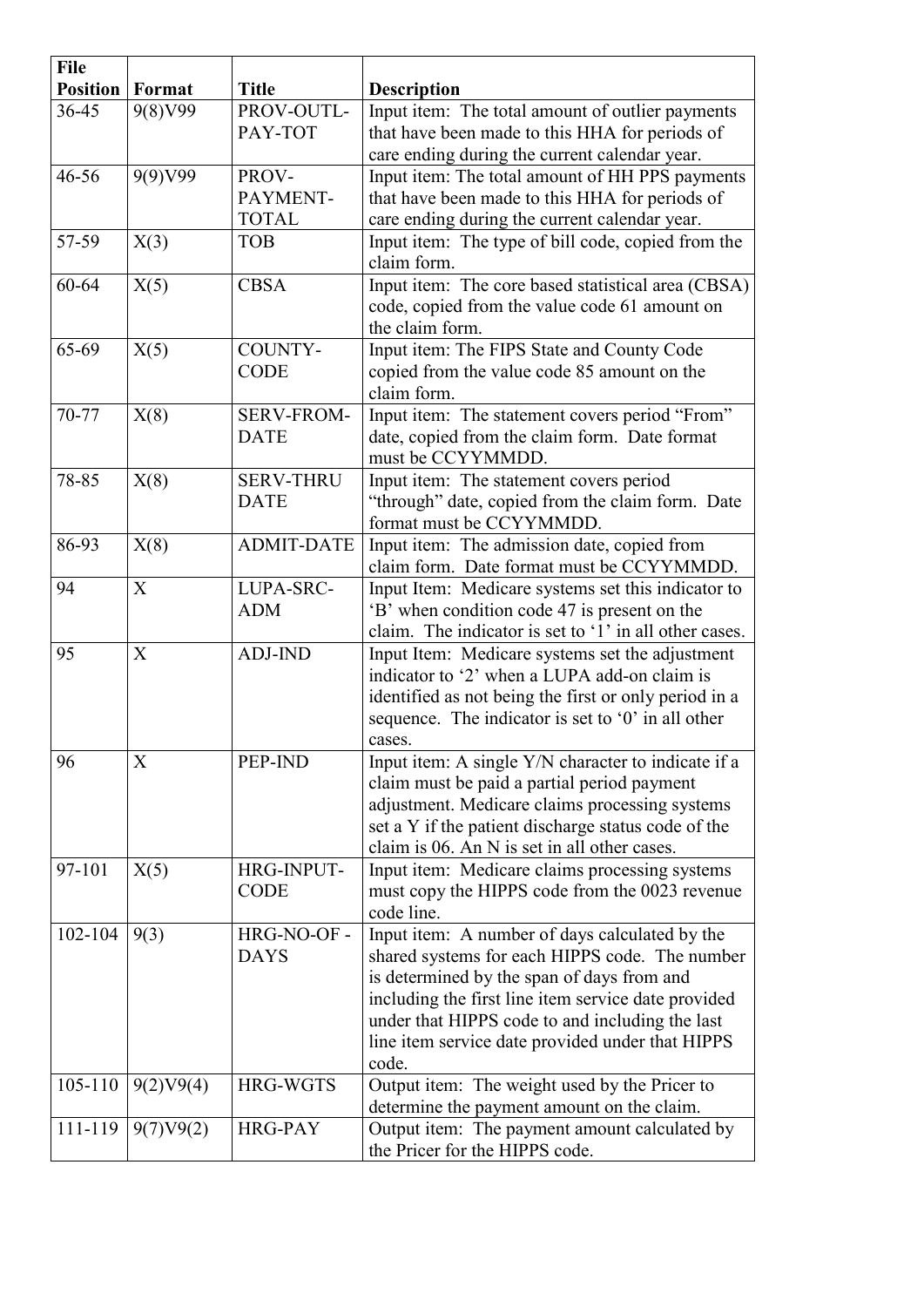| <b>File</b>     |                  |                                                            |                                                                                                                                                                                                                                                                                                                                                                                                                                                                                                                                                                         |
|-----------------|------------------|------------------------------------------------------------|-------------------------------------------------------------------------------------------------------------------------------------------------------------------------------------------------------------------------------------------------------------------------------------------------------------------------------------------------------------------------------------------------------------------------------------------------------------------------------------------------------------------------------------------------------------------------|
| <b>Position</b> | Format           | <b>Title</b>                                               | <b>Description</b>                                                                                                                                                                                                                                                                                                                                                                                                                                                                                                                                                      |
| 120-123         | X(4)             | <b>REVENUE -</b><br><b>CODE</b>                            | Input item: One of the six home health discipline<br>revenue codes (042x, 043x, 044x, 055x, 056x,<br>$057x$ ). All six revenue codes must be passed by<br>the Medicare claims processing systems even if<br>the revenue codes are not present on the claim.                                                                                                                                                                                                                                                                                                             |
| 124-126         | 9(3)             | <b>REVENUE-</b><br>QTY - COV-<br><b>VISITS</b>             | Input item: A quantity of covered visits<br>corresponding to each of the six revenue codes.<br>Medicare claims processing systems must count<br>the number of covered visits in each discipline on<br>the claim. If the revenue codes are not present on<br>the claim, a zero must be passed with the revenue<br>code.                                                                                                                                                                                                                                                  |
| 127-131         | 9(5)             | <b>REVENUE-</b><br>QTY-<br><b>OUTLIER-</b><br><b>UNITS</b> | Input item: The sum of the units reported on all<br>covered lines corresponding to each of the six<br>revenue codes. Medicare claims processing<br>systems accumulate the number of units in each<br>discipline on the claim, subject to a limit of 32<br>units per date of service. If any revenue code is<br>not present on the claim, a zero must be passed<br>with that revenue code.                                                                                                                                                                               |
| 132-139         | 9(8)             | <b>REVENUE-</b><br><b>EARLIEST-</b><br><b>DATE</b>         | Input item: The earliest line item date for the<br>corresponding revenue code. Date format must be<br>CCYYMMDD.                                                                                                                                                                                                                                                                                                                                                                                                                                                         |
| 140-148         | 9(7)V9(2)        | <b>REVENUE -</b><br><b>DOLL-RATE</b>                       | Output item: The dollar rates used by the Pricer to<br>calculate the payment for the visits in each<br>discipline if the claim is paid as a LUPA.                                                                                                                                                                                                                                                                                                                                                                                                                       |
| 149-157         | 9(7)V9(2)        | <b>REVENUE -</b><br><b>COST</b>                            | Output item: The dollar amount determined by the<br>Pricer to be the payment for the visits in each<br>discipline if the claim is paid as a LUPA.                                                                                                                                                                                                                                                                                                                                                                                                                       |
| 158-166         | 9(7)V9(2)        | <b>REVENUE-</b><br>ADD-ON-<br><b>VISIT-AMT</b>             | Output item: The add-on amount to be applied to<br>the earliest line item date with the corresponding<br>revenue code.<br>If revenue code 055x, then this is the national per-<br>visit amount multiplied by 1.8451.<br>If revenue code $042x$ , then this is the national per-<br>visit amount multiplied by 1.6700.<br>If revenue code 043x and the Through date is on<br>or after January 1, 2022, then this is the national<br>per-visit amount multiplied by 1.6700.<br>If revenue code 044x, then this is the national per-<br>visit amount multiplied by 1.6266. |
| 168-401         | Defined<br>above | Additional<br><b>REVENUE</b><br>data                       | Five more occurrences of all REVENUE related<br>data defined above.                                                                                                                                                                                                                                                                                                                                                                                                                                                                                                     |
| 402-403         | 9(2)             | PAY-RTC                                                    | Output item: A return code set by Pricer to define<br>the payment circumstances of the claim or an error<br>in input data.                                                                                                                                                                                                                                                                                                                                                                                                                                              |
|                 |                  |                                                            | Payment return codes:                                                                                                                                                                                                                                                                                                                                                                                                                                                                                                                                                   |
|                 |                  |                                                            | Final payment where no outlier applies<br>$00\,$                                                                                                                                                                                                                                                                                                                                                                                                                                                                                                                        |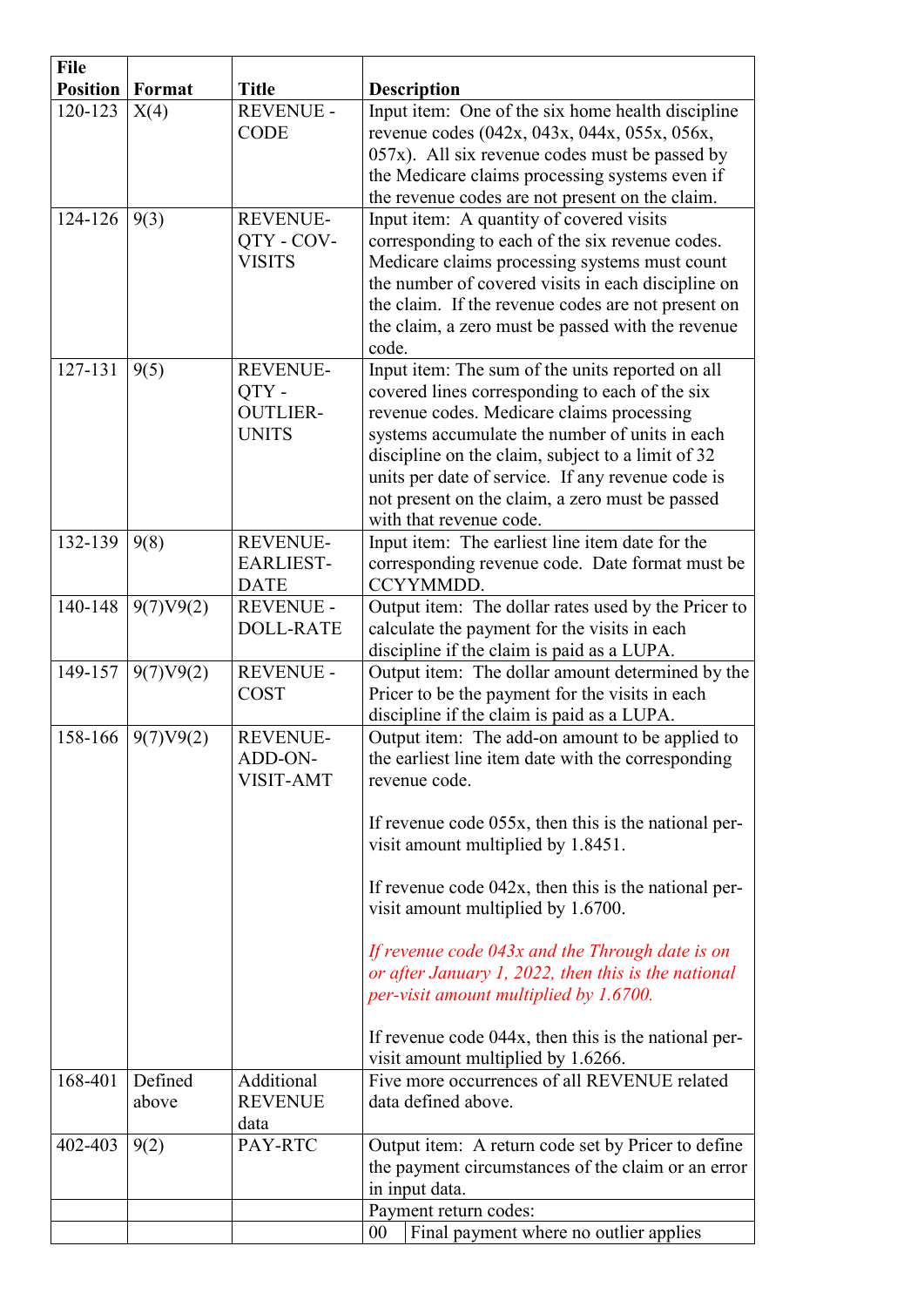| <b>File</b>      |            |                  |    |                                                      |
|------------------|------------|------------------|----|------------------------------------------------------|
| <b>Position</b>  | Format     | <b>Title</b>     |    | <b>Description</b>                                   |
|                  |            |                  | 01 | Final payment where outlier applies                  |
|                  |            |                  | 02 | Final payment where outlier applies, but is          |
|                  |            |                  |    | not payable due to limitation.                       |
|                  |            |                  | 03 | Not used.                                            |
|                  |            |                  | 04 | Not used.                                            |
|                  |            |                  | 05 | Not used.                                            |
|                  |            |                  | 06 | LUPA payment only                                    |
|                  |            |                  | 07 | Not used.                                            |
|                  |            |                  | 08 | Not used.                                            |
|                  |            |                  | 09 | Final payment, partial period payment                |
|                  |            |                  | 11 | Final payment, partial period payment with           |
|                  |            |                  |    | outlier                                              |
|                  |            |                  | 12 | Not used.                                            |
|                  |            |                  | 13 | Not used.                                            |
|                  |            |                  | 14 | LUPA payment, add-on payment applies                 |
|                  |            |                  |    | Error return codes:                                  |
|                  |            |                  | 10 | <b>Invalid TOB</b>                                   |
|                  |            |                  | 15 | Invalid PEP days                                     |
|                  |            |                  | 16 | Invalid HRG days, greater than 30                    |
|                  |            |                  | 20 | PEP indicator invalid                                |
|                  |            |                  | 25 | Med review indicator invalid                         |
|                  |            |                  | 30 | Invalid CBSA code                                    |
|                  |            |                  | 31 | Invalid/missing County Code                          |
|                  |            |                  | 35 | Invalid Initial Payment Indicator                    |
|                  |            |                  | 40 | Dates before January 2020 or invalid                 |
|                  |            |                  | 70 | Invalid HRG code                                     |
|                  |            |                  | 75 | No HRG present in 1st occurrence                     |
|                  |            |                  | 80 | Invalid revenue code                                 |
|                  |            |                  | 85 | No revenue code present on adjustment TOB            |
| 404-408   $9(5)$ |            | REVENUE -        |    | Output item: The total number of visits used by      |
|                  |            | <b>SUM 1-6-</b>  |    | the Pricer to determine if the claim must be paid as |
|                  |            | QTY-ALL          |    | a LUPA. This amount will be the total of all the     |
|                  |            |                  |    | covered visit quantities input with all six HH       |
|                  |            |                  |    | discipline revenue codes.                            |
| 409-417          | 9(7)V9(2)  | <b>OUTLIER -</b> |    | Output item: The outlier payment amount              |
|                  |            | <b>PAYMENT</b>   |    | determined by the Pricer to be due on the claim in   |
|                  |            |                  |    | addition to any HRG payment amounts. Added to        |
|                  |            |                  |    | the claim as a value code 17 amount.                 |
| 418-426          | 9(7)V9(2)  | <b>TOTAL-</b>    |    | Output item: The total payment determined by the     |
|                  |            | <b>PAYMENT</b>   |    | Pricer to be due on the claim.                       |
| 427-435          | S9(7)V9(2) | VBP-ADJ-         |    | Output item: The HHVBP adjustment amount,            |
|                  |            | AMT              |    | determined by subtracting the HHVBP adjustment       |
|                  |            |                  |    | total payment from the HH PPS payment that           |
|                  |            |                  |    | would otherwise apply to the claim. Added to the     |
|                  |            |                  |    | claim as a value code QV amount.                     |
| 436-444          | 9(7)V9(2)  | PPS-STD-         |    | Output item: Standardized payment amount – the       |
|                  |            | VALUE            |    | HH PPS payment without applying any provider-        |
|                  |            |                  |    | specific adjustments. Informational only. Subject    |
|                  |            |                  |    | to additional calculations before entered on the     |
|                  |            |                  |    | claim in PPS-STNDRD-VALUE field.                     |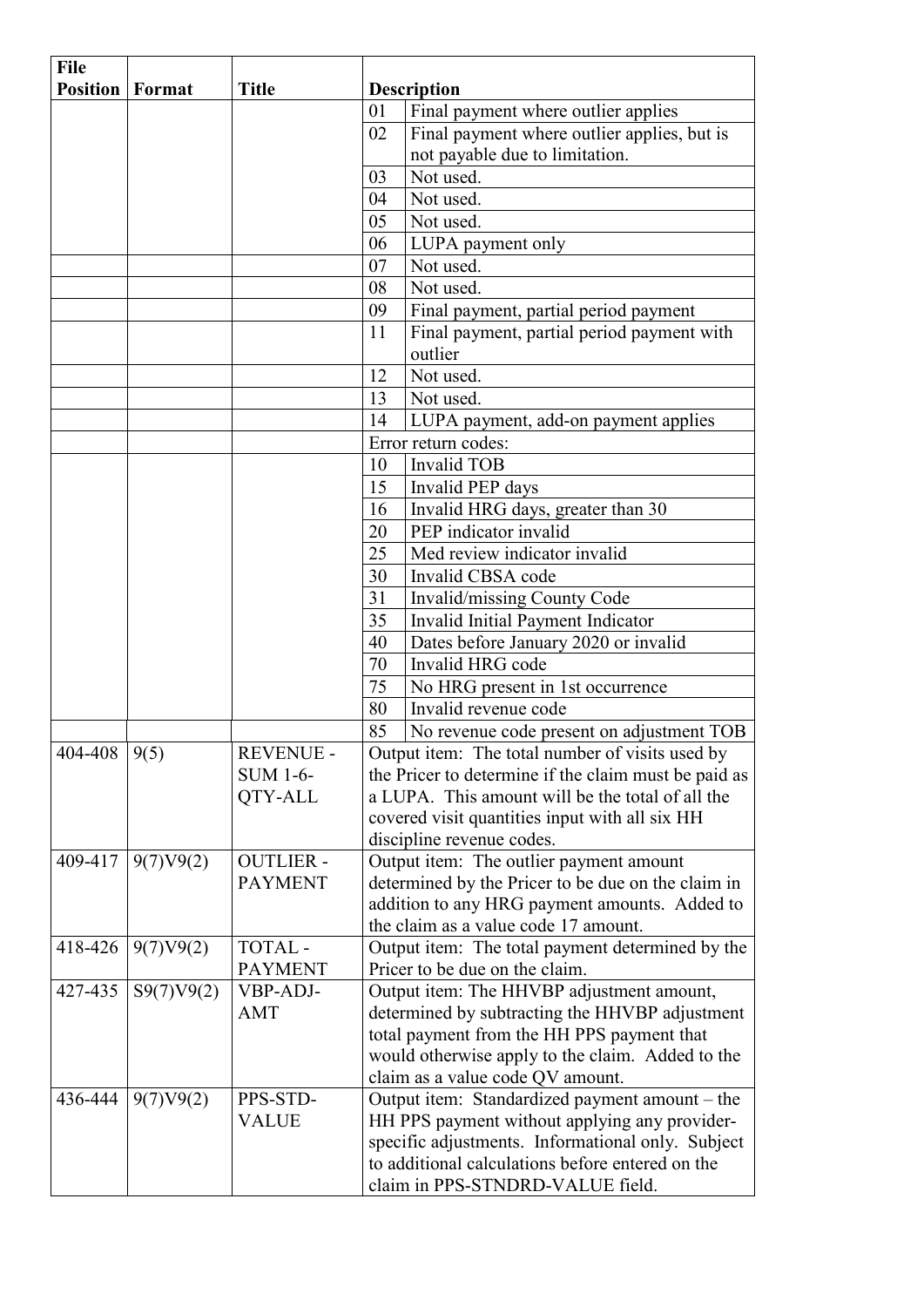| <b>File</b><br><b>Position</b> | Format    | Title                          | <b>Description</b>                                                                                                                                                                                                                                                                                        |
|--------------------------------|-----------|--------------------------------|-----------------------------------------------------------------------------------------------------------------------------------------------------------------------------------------------------------------------------------------------------------------------------------------------------------|
| 445-452                        | X(8)      | <b>RECEIPT-</b><br><b>DATE</b> | Input item: The receipt date of the corresponding<br>NOA for this claim. Date format must be<br>CCYYMMDD.                                                                                                                                                                                                 |
| 453                            | X         | <b>OVERRIDE-</b><br><b>IND</b> | Input item: An indicator of whether an exception<br>request to the late filing penalty has been granted<br>by the MAC.<br>Valid values:<br>$Y =$ Exception has been granted, no late filing<br>penalty will be calculated<br>$N = No$ exception applies, calculate late filing<br>penalty, if applicable. |
| 454-462                        | 9(7)V9(2) | LATE-SUB-<br>PENALTY-<br>AMT   | Output item: The late submission penalty amount,<br>determined by subtracting the total payment after<br>the late submission penalty from the HH PPS<br>payment that would otherwise apply to the claim.<br>Added to the claim as a value code QF amount.                                                 |
| 463-650                        | X(188)    | <b>FILLER</b>                  |                                                                                                                                                                                                                                                                                                           |

Input records on claims must include all input items. Output records will contain all input and output items. If an output item does not apply to a particular record, Pricer will return zeroes.

The Medicare claims processing system will move the following Pricer output items to the claim record. The return code will be placed in the claim header. The HRG-PAY amount for the HIPPS code will be placed in the revenue code 0023 line. The OUTLIER-PAYMENT amount, if any, will be placed in a value code 17 amount. If the return code is 06 or 14 (indicating a low utilization payment adjustment), the Medicare claims processing system will apportion the REVENUE-COST amounts to the appropriate line items in order for the per-visit payments to be accurately reflected on the remittance advice. If the return code is 14, the Medicare claims processing system will apply the H-HHA-REVENUE-ADD-ON-VISIT-AMT to the earliest line item with the corresponding revenue code.

# **70.4 - Decision Logic Used by the Pricer on Claims**

*(Rev.10919, Issued: 08-06-21, Effective:01-01-22, Implementation:01-03-22)*

On input records with TOB 329, 327, 32F, 32G, 32H, 32I, 32J, 32K, 32M, 32Q, 33Q or 32P (that is, all provider submitted claims and provider or A/B MAC (HHH) initiated adjustments), Pricer will perform the following calculations in the numbered order.

If the "SERV-FROM-DATE" is on or after January 1, 2020, the Pricer shall perform the following:

Prior to these calculations, determine the applicable Federal standard rate to apply by reading the value in "INIT-PAY-QRP-INDICATOR." If the value is 0, use the full standard rate in subsequent calculations. If the value is 2, use the standard rate which has been reduced by 2 percent due to the failure of the provider to report required quality data.

- 1. Low Utilization Payment Adjustment (LUPA) calculation.
	- 1.1 If the "REVENUE-SUM1-6-QTY-ALL" is less than the LUPA threshold associated with the "HRG-INPUT-CODE" (e.g. threshold is 6, sum is 5 or less), read the national standard per visit rates for each of the six "REVENUE-QTY-COV-VISITS" fields from the revenue code table for the calendar year in which the "SERV-THRU-DATE" falls. Multiply each quantity by the corresponding rate. Wage index adjust each value and report the payment in the associated "REVENUE-COST" field.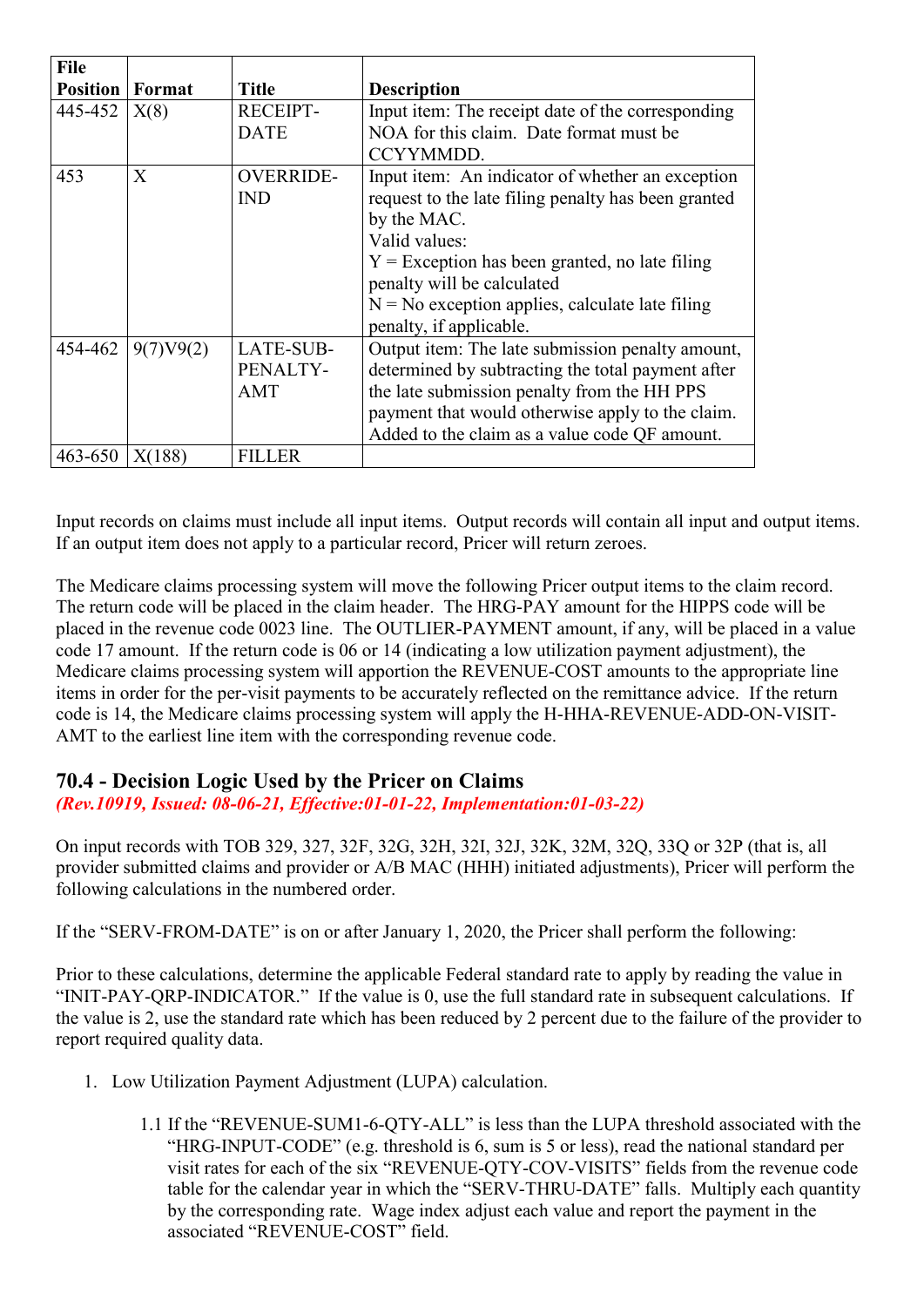- 1.2 If the following conditions are met, calculate an additional LUPA add-on payment:
	- the dates in the "SERV-FROM-DATE" and "ADMIT-DATE" fields match
	- the first position of the HIPPS code is a 1 or a 2
	- the value in "LUPA-SRC-ADM" is not a B AND
	- the value in "RECODE-IND" is not a 2.

Compare the earliest line item dates for revenue codes 042x, 044x and 055x and select the revenue code with the earliest date.

If the earliest date for revenue codes 042x, *043x (CY 2022 and after)* or 044x match the revenue code 055x date, select revenue code 055x.

If the earliest date for revenue codes 042x and 044x match and revenue code 055x is not present, select revenue code 042x.

*For claims with Through dates on or after January 1, 2022:* 

*If the earliest date for revenue codes 042x and 043x match and revenue code 055x is not present, select revenue code 042x.*

*If the earliest date for revenue codes 043x and 044x match and revenue code 055x is not present, select revenue code 043x.*

1.3 Apply the appropriate LUPA add-on factor to the selected earliest dated line.

- If revenue code 055x, multiply the national per-visit amount by 1.8451.
- If revenue code 042x, multiply the national per-visit amount by 1.6700.
- *If revenue code 043x, multiply the national per-visit amount by 1.6700.*
- If revenue code 044x, multiply the national per-visit amount by 1.6266.

Return the resulting payment amount in the "REVENUE-ADD-ON-VISIT-AMT" field.

- 1.4 Return the sum of all "REVENUE-COST" amounts and the "REVENUE-ADD-ON-VISIT-AMT" amount, if applicable, in the "TOTAL-PAYMENT" field. If the LUPA payment includes LUPA add-on amount, return 14 in the "PAY-RTC" field. Otherwise, return 06 in the "PAY-RTC" field. No further calculations are required.
- 1.5 If "REVENUE-SUM1-6-QTY-ALL" is greater than or equal to the LUPA threshold associated with the "HRG-INPUT-CODE", proceed to the HRG payment calculation in step 2.
- 2. HRG payment calculations.
	- 2.1. If the "PEP-IND" is an N:

Find the weight for the "HRG-INPUT-CODE" from the weight table for the calendar year in which the "SERV-THRU-DATE" falls. Multiply the weight times the applicable period of care rate for the calendar year in which the "SERV-THRU-DATE" falls. The product is the case-mix adjusted rate.

Multiply the case-mix adjusted rate by the current labor-related percentage to determine the labor portion. Multiply the labor portion by the wage index corresponding to the "CBSA" field. Multiply the case-mix adjusted rate by the current nonlabor-related percentage to determine the nonlabor portion. Sum the labor and nonlabor portions. The sum is the wage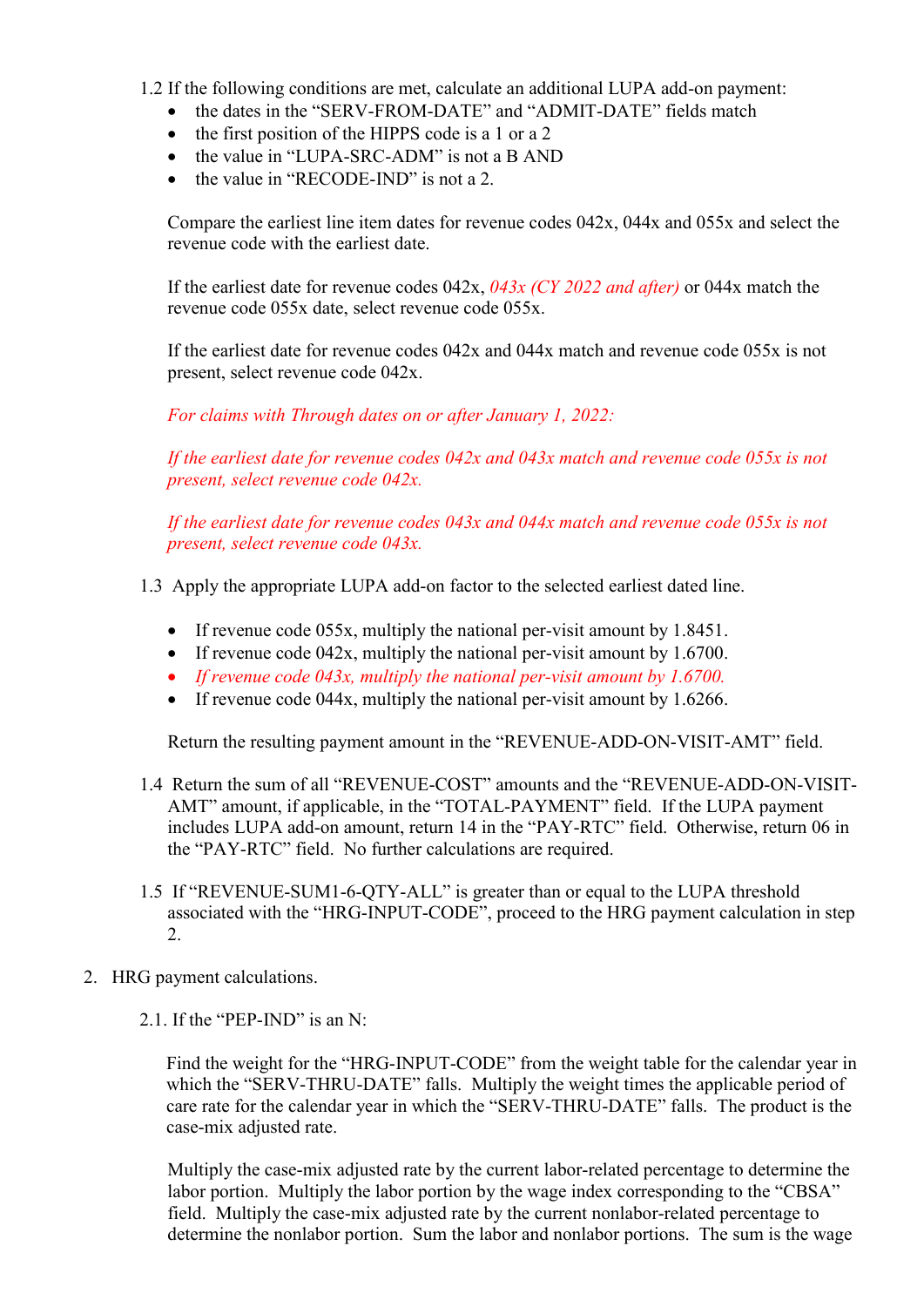index and case-mix adjusted payment for this HRG. Proceed to the outlier calculation in step 3.

2.2. If the "PEP-INDICATOR" is a Y:

Perform the calculation of the case-mix and wage index adjusted payment for the HRG amount, as in 3.1. Determine the proportion to be used to calculate this PEP by dividing the "PEP-DAYS" amount by 30. Multiply the case-mix and wage index adjusted payment by this proportion. The result is the partial period payment due on the claim. Proceed to the outlier calculation in step 3.

- 3. Outlier calculation:
	- 3.1. Wage index adjust the outlier fixed loss amount for the Federal fiscal year in which the "SERV-THRU-DATE" falls, using the CBSA code in the "CBSA" field. Add the resulting wage index adjusted fixed loss amount to the total dollar amount resulting from the HRG payment calculation. This is the outlier threshold for the period.
	- 3.2. For each quantity in the six "REVENUE-QTY- OUTLIER-UNITS" fields, read the national standard per unit rates from the revenue code table for the year in which the "SERV-THRU-DATE" falls. Multiply each quantity by the corresponding rate. Sum the six results and wage index adjust this sum as described above, using the CBSA code in the "CBSA" field. The result is the wage index adjusted imputed cost for the period.
	- 3.3. Subtract the outlier threshold from the imputed cost.
	- 3.4. If the result determined in step 3.3 is greater than \$0.00, calculate .80 times the result. This is the outlier payment amount.
	- 3.5. Determine whether the outlier payment is subject to the 10% annual limitation on outliers as follows:
	- Multiply the amount in the "PROV-PAYMENT-TOTAL" field by 10 percent to determine the HHA's outlier limitation amount.
	- Deduct the amount in the "PROV-OUTLIER-PAY-TOTAL" from the outlier limitation amount. This result is the available outlier pool for the HHA.
	- If the available outlier pool is greater than or equal to the outlier payment amount calculated in step 3.4, return the outlier payment amount in the "OUTLIER-PAYMENT" field. Add this amount to the total dollar amount resulting from HRG payment calculation. Return the sum in the "TOTAL-PAYMENT" field, with return code 01.
	- If the available outlier pool is less than the outlier payment amount calculated in step 3.4, return no payment amount in the "OUTLIER-PAYMENT" field. Assign return code 02 to this record.
	- a. If the result determined in step 3.3 is less than or equal to \$0.00, the total dollar amount resulting from all HRG payment calculations is the total payment. Return zeroes in the "OUTLIER-PAYMENT" field. Return the HRG payment amount in the "TOTAL-PAYMENT" field, with return code 00.
	- 4. Late-filed NOA payment penalty: